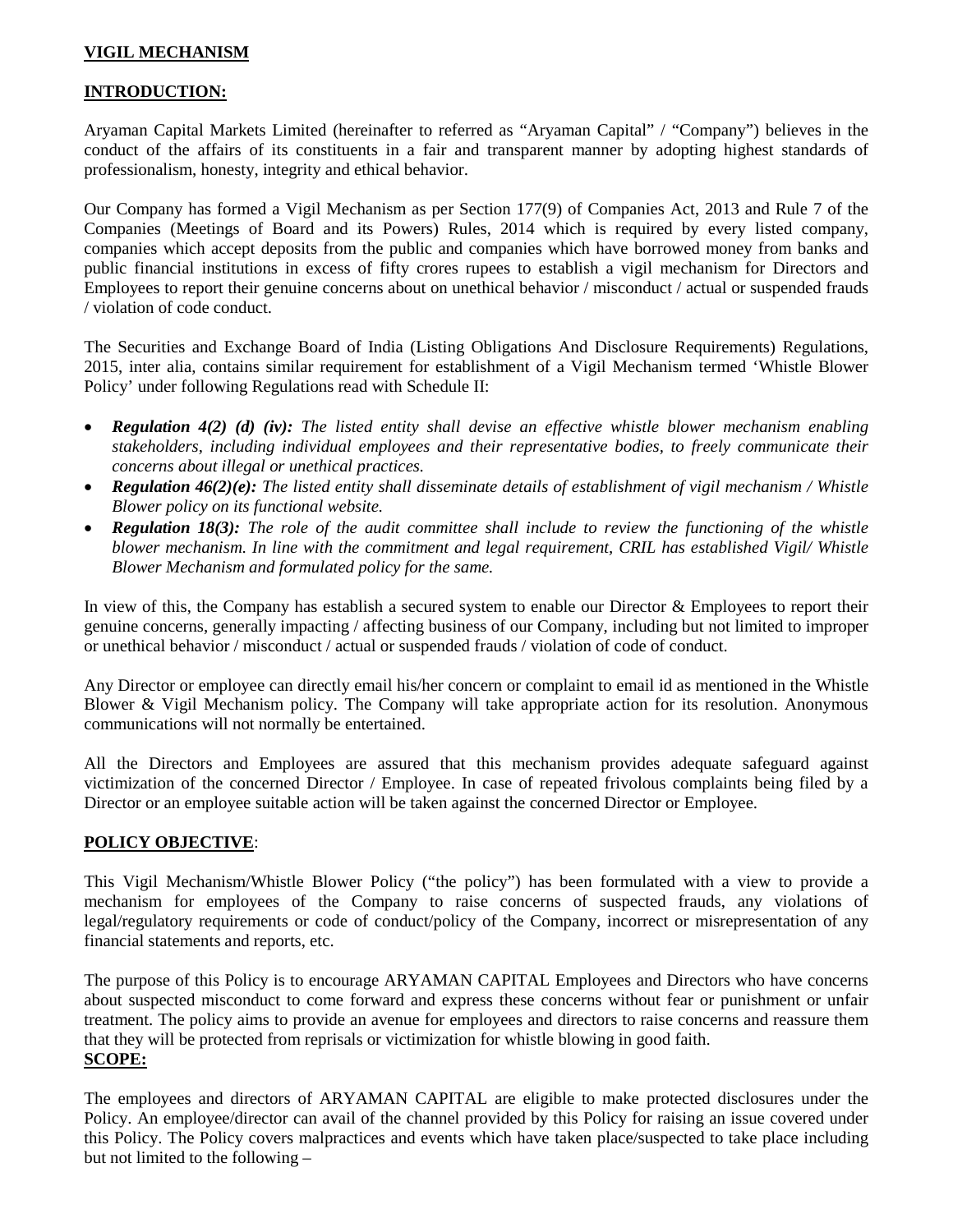- 1. Abuse of authority Breach of contract
- 2. Negligence causing substantial and specific danger to public health and safety
- 3. Manipulation of ARYAMAN CAPITAL date/records/accounts/reports
- 4. Financial irregularities, including fraud or suspected fraud or Deficiencies in internal Control and c heck or deliberate error in preparations of financial Statements or Misrepresentation of financial reports Any unlawful act whether Criminal/Civil
- 5. Pilferage of confidential/propriety information
- 6. Deliberate violation of law/regulation
- 7. Misappropriation of funds/assets
- 8. Deliberate violation of Rules/Code of Conduct/Policy
- 9. Any matter or activity on account of which the interest of the Company is affected
- 10. However this policy neither releases employees/directors from their duty of confidentiality in the course of their work nor can it be used as a route for raising malicious or unfounded allegations against people in authority and/ or colleagues in general.

### **DEFINITIONS:**

**'Alleged wrongful conduct'** shall mean violation of law, Infringement of Company's rules, misappropriation of monies, actual or suspected fraud, substantial and specific danger to public health and safety or abuse of authority".

'**Audit Committee'** means a committee constituted by the Board of Directors of the Company in accordance with the guidelines of Listing Agreement and Companies Act, 2013.

**'Board'** means the Board of Directors of the Company.

**'Company'** means the Aryaman Capital Markets Limited.

**'Code'** means Code of Conduct for Directors and Senior Management Executives adopted by Aryaman Capital Asset Management.

**'Employees'** means the present employees' of the Company (Whether working in India or abroad).

**'Protected Disclosure'** means a concern raised by director, employee or group of employees of the Company, through a written communication and made in good faith which discloses or demonstrates information about an unethical or improper activity with respect to the Company.

**'Subject'** means a person or group of persons against or in relation to whom a protected Disclosure is made or evidence gathered during the course of an investigation.

**'Vigilance and Ethics Officer'** means an officer appointed to receive protected Disclosures from Whistle Blower, maintaining records thereof, placing the same before the Audit Committee for its disposal and informing the Whistle blower the result thereof. Here in this company, Compliance Officer will be considered as Vigilance and Ethics Officer.

**'Whistle Blower'** is an employee/director or group of employees/directors who make a protected disclosure under this policy and also referred to in this policy as complainant.

### **ELIGIBILITY:**

All Employees and directors of the company are eligible to make protected Disclosures under the policy in relation to matters concerning the company.

### **RECEIPT AND DISPOSAL OF PROTECTED DISCLOSURES:**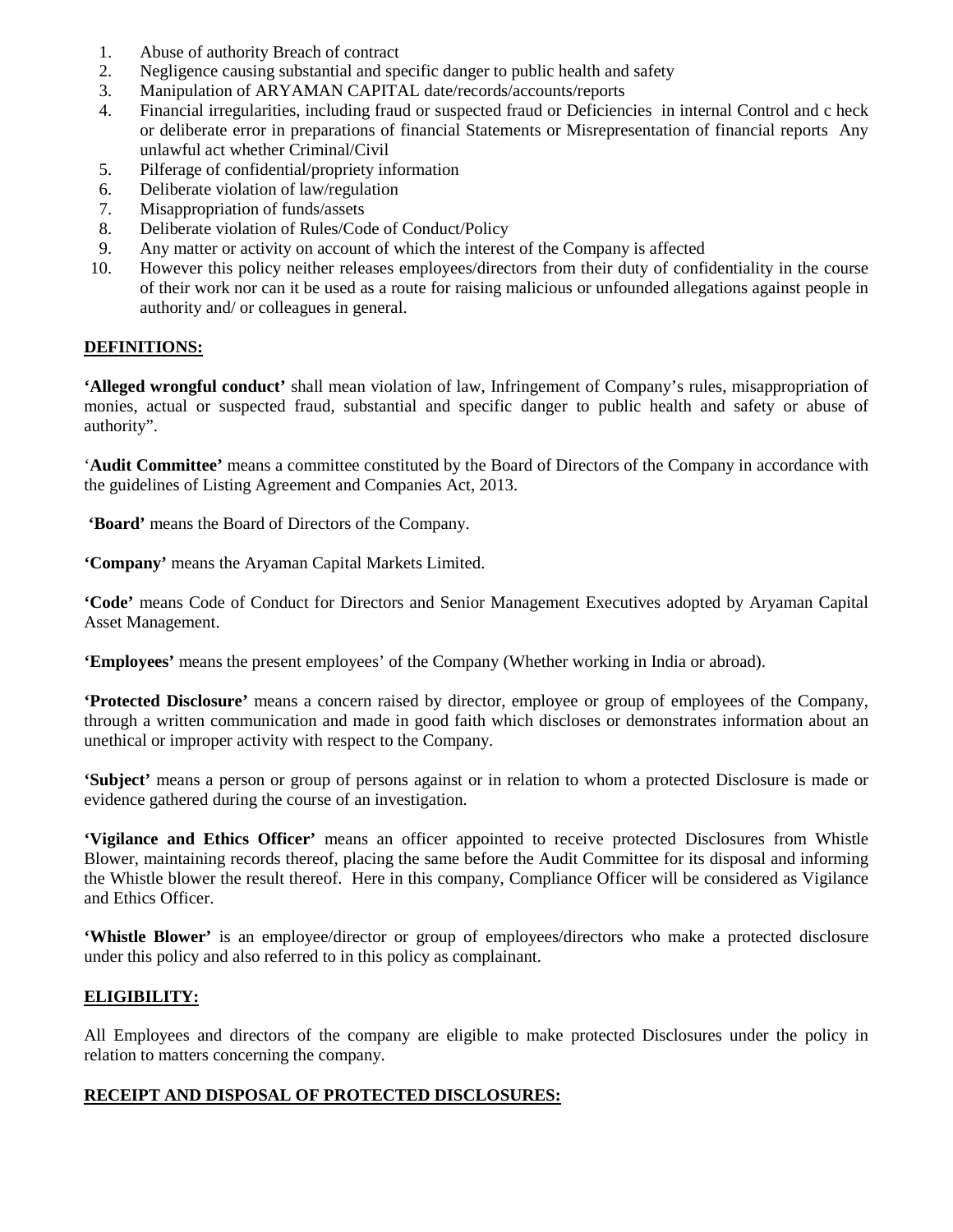All protected Disclosures should be reported in writing and in duplicate by the whistle blower as soon as possible after the Whistle blower becomes aware of the same so as to ensure a clear understanding of the issues raised and should either be typed or written in a legible handwriting in English / Hindi.

The protected disclosure should be submitted in a closed and secure envelope and should be super scribed as 'Protected disclosure under the Whistle Blower policy'. Alternatively, the same can also be sent through email with the subject "Protected disclosure under the Whistle Blower policy". Anonymous / Pseudonymous disclosure shall not be entertained by the Vigilance and Ethics Officer.

The Protected Disclosure should be forwarded under a covering letter signed by the complainant i.e. the protected disclosure and its covering letter should be separate to ensure that the identity of the complainant remains secure and confidential; the protected Disclosure should not be signed by the Complainant. The Vigilance and Ethics Office / Chairman of the Audit Committee as the case may be, shall detach the covering letter bearing the identity of the Whistle Blower and process only the Protected Disclosure.

Protected disclosures should be factual and not speculative or in the nature off a conclusion, and should contain as much specific information as possible to allow for proper assessment of the nature and extent of the concern. All Protected Disclosures should be addressed to the Vigilance and Ethics Officer of the company or to the Chairman of the Audit Committee as stated below:

- **a)** Any protected Disclosure against any employee of the Company shall be addressed to the Vigilance and Ethics Officer of the Company.
- **b)** Any protected Disclosure against any director of the Company (except Chairman of the Audit Committee) should be addressed to the Chairman of the Audit committee.
- **c)** Any Protected Disclosure against the Chairman of the Audit Committee should be addressed to the Vigilance and Ethics Officer of the Company.
- **d)** On receipt of the protected Disclosure, the Vigilance and Ethics Officer/ Chairman of the Audit Committee, as the case may be, shall make a record of the protected disclosure and also ascertain from the Whistle Blower whether he was the person who made the Protected Disclosure or not.

# **INVESTIGATION:**

All Protected Disclosures under this policy will be recorded and thoroughly investigated by the Vigilance and Ethics Officer of the company who will investigate / oversee the investigations under the authorization of the Audit committee and may at its discretion consider involving any other Office(s)/ Employee(s) of the Company and/ or an outside agency for the purpose of investigation.

The decision to conduct an investigation is by itself not an accusation and is to be treated as a neutral fact finding process.

- **a.** Subject(s) will normally be informed in writing of the allegations at the outset of a formal investigation and have opportunities for providing their inputs during the investigation.
- **b.** Subject(s) shall have a duty to co-operate with the Vigilance & ethics Officer/ Audit committee or any of the officer(s)/Employee(s) or an outside agency appointed by them in this regard.
- **c.** Subject(s) have a right to consult with a person or persons of their choice, other than the Vigilance and Ethics Officer / Investigators and/or members of the Audit Committee. 6.6 Subject(s) have a right to be heard and the Vigilance and Ethics Officer must give adequate time and opportunity for the subject to communicate his/her says in the matter.
- **d.** Subject(s) have a responsibility not to interfere with the investigation. Evidence shall not be withheld, destroyed or tampered with and witness shall not be influenced, coached, threatened or intimidated by the subject(s).
- **e.** Unless there are compelling reasons not to do so, subject(s) will be given the opportunity to respond to material findings contained in the investigation report. No allegation of wrong doing against a subject(s) shall be considered as maintainable unless there is good evidence in support of the allegation.
- **f.** Subject(s) have a right to be informed of the outcome of the investigations. If allegations are not sustained, the Subject(s) should be consulted as to whether public disclosure of the investigation results would be in the best interest of the subject(s) and the company.
- **g.** The Vigilance and Ethics Officer shall complete the investigation normally within 90 days of the receipt of the protected Disclosure and is extendable by such period as the Audit committee deems fit.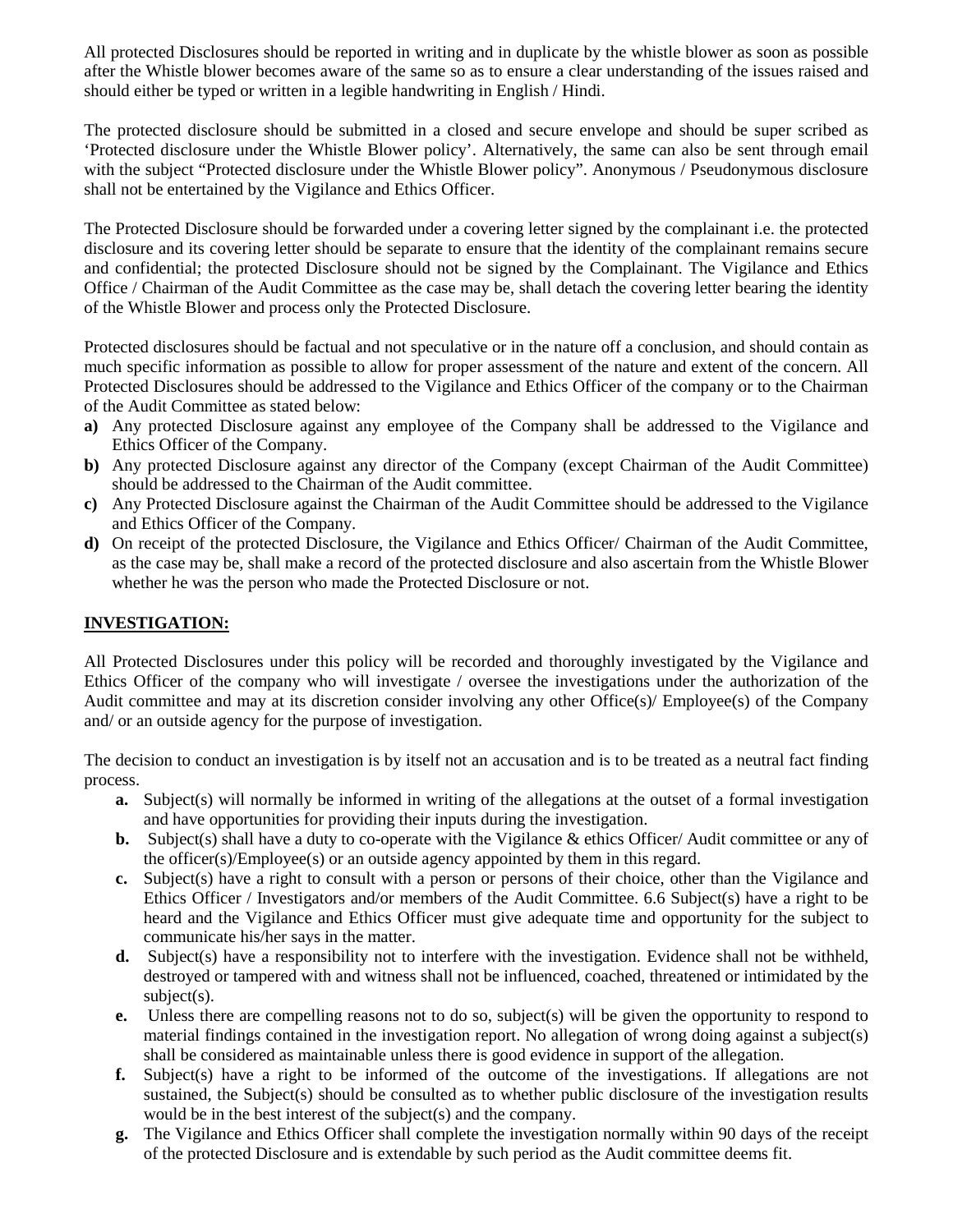# **INVESTIGATORS:**

Investigators are required to conduct a process towards fact-finding and analysis, Investigators shall derive their authority and access rights from the Audit Committee when acting within the course and scope of their investigation.

Technical and other resources may be drawn upon as necessary to augment the investigation. All investigators shall be independent and unbiased both in fact and as perceived. Investigators have a duty of fairness, objectivity thoroughness, ethical behavior, and observance of legal and professional standards.

# **DECISION:**

If an investigation leads the Audit Committee to conclude that an improper or unethical act has been committed, the Audit Committee shall recommend to the management of the Company to take such disciplinary or corrective action as the Audit Committee may deem fit. It is clarified that any disciplinary or corrective action initiated against the Subject(s) as a result of the findings of an investigation pursuant to this Policy, shall adhere to the applicable disciplinary procedures.

### **REPORTING:**

The Vigilance and Ethics Officer shall submit a report to the Audit Committee on quarterly basis about all protected disclosures referred to him since the last report together with the results of investigations, if any.

### **SECRECY / CONFIDENTIALITY:**

The Whistle blower, vigilance and Ethics Officer, members of Audit committee, the subject(s) and everybody involved in the process shall:

- $\blacksquare$  Maintain confidentiality of all matters under this Policy
- Discuss only to the extent or with those persons as required under this policy
- For completing the process of investigations on need to know basis. Not keep the papers unattended  $\blacksquare$ anywhere at any time.
- Keep the electronic mails / files under password

### **PROTECTION:**

No unfair treatment will be meted out to a Whistle blower by virtue of his/ her having reported a Protected Disclosure under this policy. The Company, as a policy, condemns, any kind of discrimination, harassment, victimization or any other unfair employment practice being adopted against Whistle blower. Complete protection will, therefore, be given to Whistle Blowers against any unfair practice like retaliation, threat or intimidation of termination / suspension of service, disciplinary action, transfer demotion, refusal of promotion or the like including any direct or indirect use of authority to obstruct the Whistle Blower's right to continue to perform his duties / functions including making further Protected disclosure.

The Company will take steps to minimize difficulties, which the Whistle Blower may experience as a result of making the protected disclosure. Thus if the Whistle blower is required to give evidence in criminal or disciplinary proceedings, the Company will arrange for the Whistle blower to receive advice about the procedure etc.

The identity of the Whistle blower shall be kept confidential to the extent possible and permitted under law. The identity of the Whistle blower will not be revealed unless he himself has made either his details public or disclosed his identity to any other office or authority. In the event of the identity of the Whistle Blower being disclosed, the Audit Committee is authorized to initiate appropriate action as per extant regulations against the person or agency making suich disclosure.

Any other Employee assisting in the said investigation shall also be protected to the same extent as the Whistle Blower. Provided however that the Whistle blower before making a complaint has reasonable belief that an issue